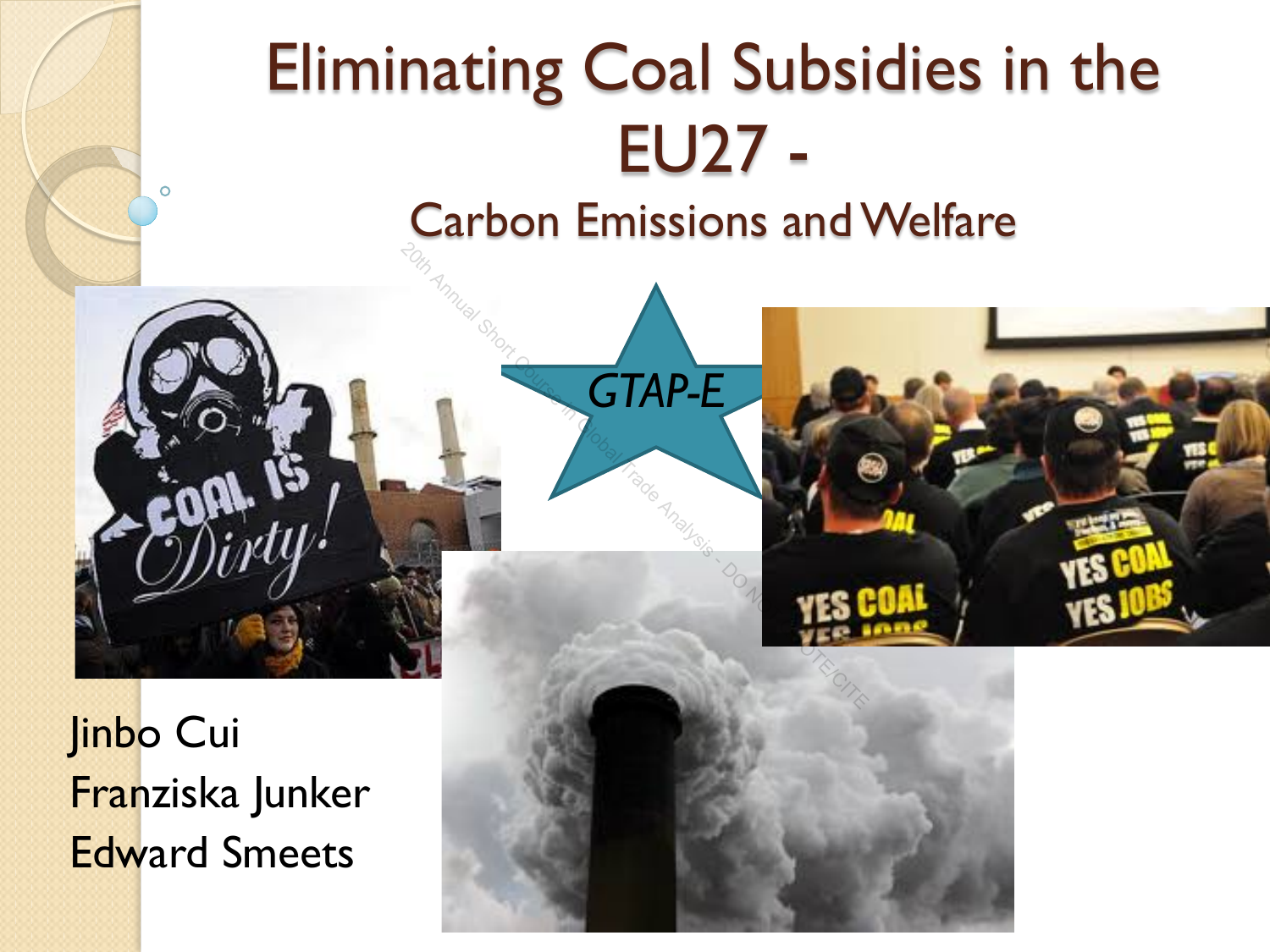# Policy issue

#### EU

- Subsidies to coal production (35%) to ensure employment (<0.1%) <sup>2</sup><br>20th Annual Short Course in Annual Short Course in Annual Sumemployment compared<br>30th Analysis - Director Course 20th Course 20th Course 20th Course 20th Course 20th 20th 20th 20th 20th 20th<br>30th Courses 20th 20th 20th
- Regional importance of coal industry
	- 15% unemployment compared to 7% average
- Kyoto Protocol
	- -17% GHG emissions
- Contradictory policies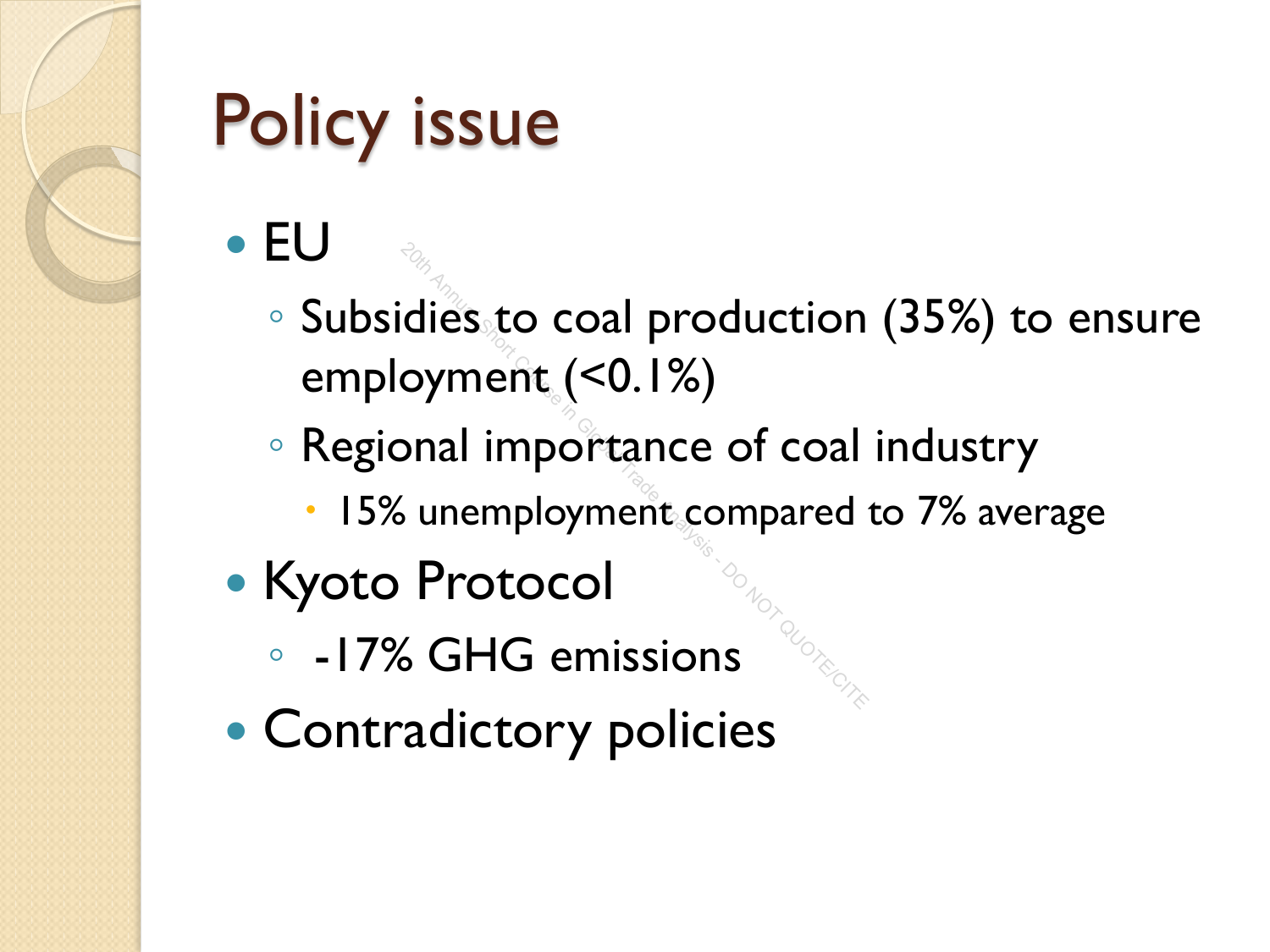#### Overview – coal net-trade

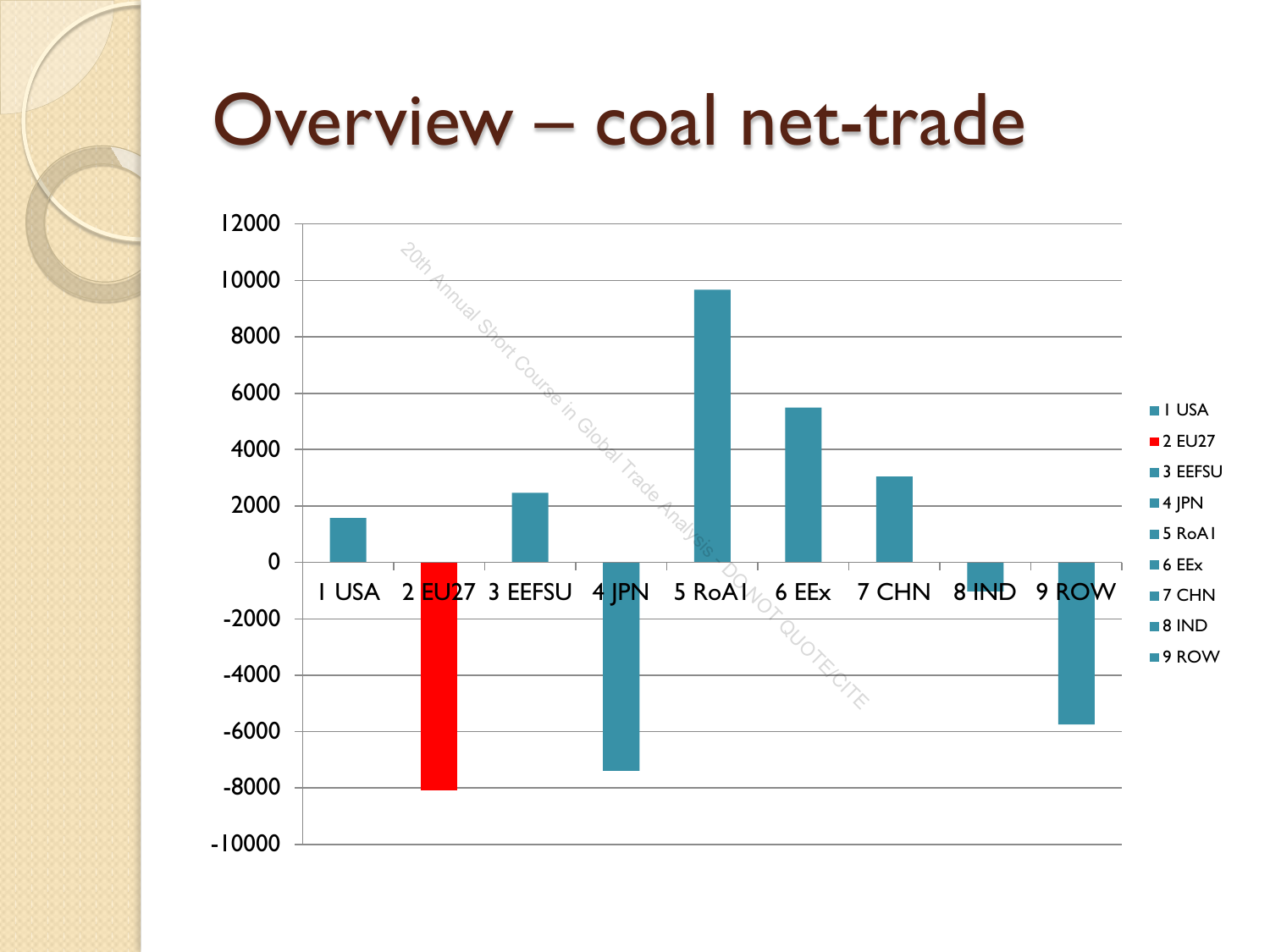# Current energy taxes / subsidies

rTO output tax  $(-)$  or subsidy  $(+)$  on energy

| r IO output tax $(-)$ or subsidy $(+)$ on energy |            |         |                   |               |                                           |            |                |                |                  |         |
|--------------------------------------------------|------------|---------|-------------------|---------------|-------------------------------------------|------------|----------------|----------------|------------------|---------|
|                                                  |            |         |                   |               |                                           |            |                |                |                  |         |
|                                                  |            |         |                   |               |                                           |            |                |                |                  |         |
| rTO                                              | <b>USA</b> |         | <b>EU27 EEFSU</b> | $IPN_{\odot}$ | RoAl                                      | <b>EEx</b> | <b>CHN</b>     | <b>IND</b>     | <b>ROW</b> Total |         |
| 7 Coal                                           | $-8.7$     | 35      | 0.6               | 15.3          | $\mathcal{L}_{\mathcal{U}_{\mathcal{A}}}$ | $-1$       | $\mathbf 0$    | $-1.8$         | $-0.2$           | 38.1    |
| 8 Oil                                            | $-4.6$     | $-3$    | $-3.7$            | $-1.9$        | $-1$                                      | $-5.7$     | $\mathbf 0$    | $-1.2$         | $-8.5$           | $-29.6$ |
| $9$ Gas                                          | $-3.9$     | $-5$    | $-9.8$            | $-1.9$        | $-1.4$                                    | $-3.4$     | $\overline{0}$ | $-1$           | $-7.1$           | $-33.4$ |
| 10 Oil_pcts                                      | $-2.6$     | $-10.1$ | $-1.2$            | $\mathbf{0}$  | $-0.3$                                    | $-3.7$     | $\geq 0$ .     | $\overline{0}$ | $-11.4$          | $-29.3$ |
| II Electricity                                   | $-3.4$     | $-5.3$  | 6.4               | $-4.7$        | $-2.7$                                    | $-2.5$     | $\mathbf 0$    | $-2.2$         | $-2.7$           | $-17$   |
| 12 En Int ind                                    | $-0.9$     | $-3.4$  | 1.2               | $-1.7$        | $-0.7$                                    | $-10.4$    | $\mathbf 0$    | $-2.7$         | $-2.3$           | $-20.9$ |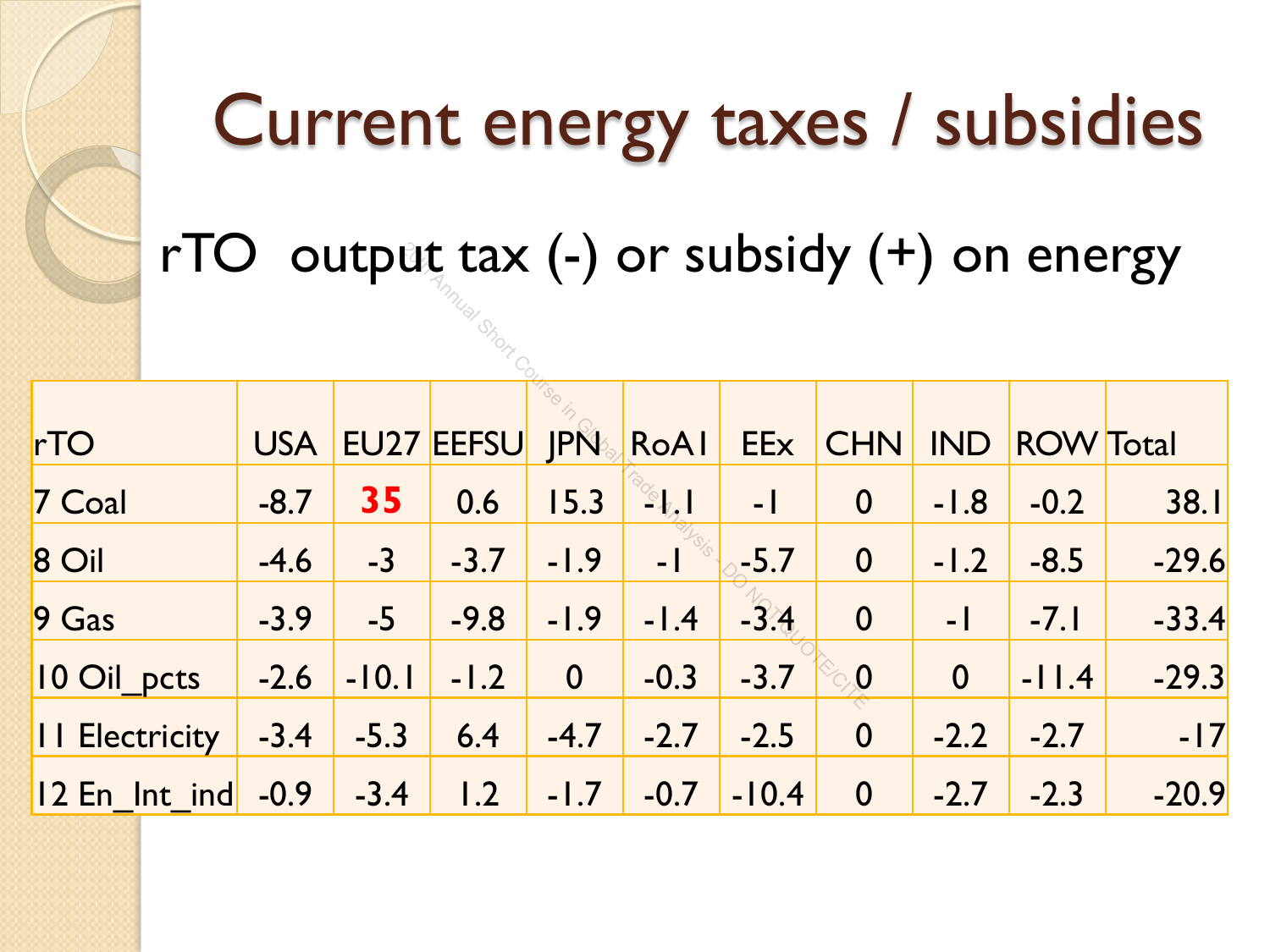## Experiment

- Removal of 35% coal production subsidy in EU  $(rTO ("coal", "EU") = 0)$
- **Emission reduction Kyoto (e.g., -17% in EU)**
- No emission trading

### Hypotheses

- **Lower CO2 price in EU and other Annex I** regions 2020 Coal production 3.<br>al", "EU") = 0)<br>eduction Kyoto (e.g., - I7<br>not trading<br>O2 price in EU and ot
- Less welfare loss in EU
- Lower global emissions (lower leakage rate)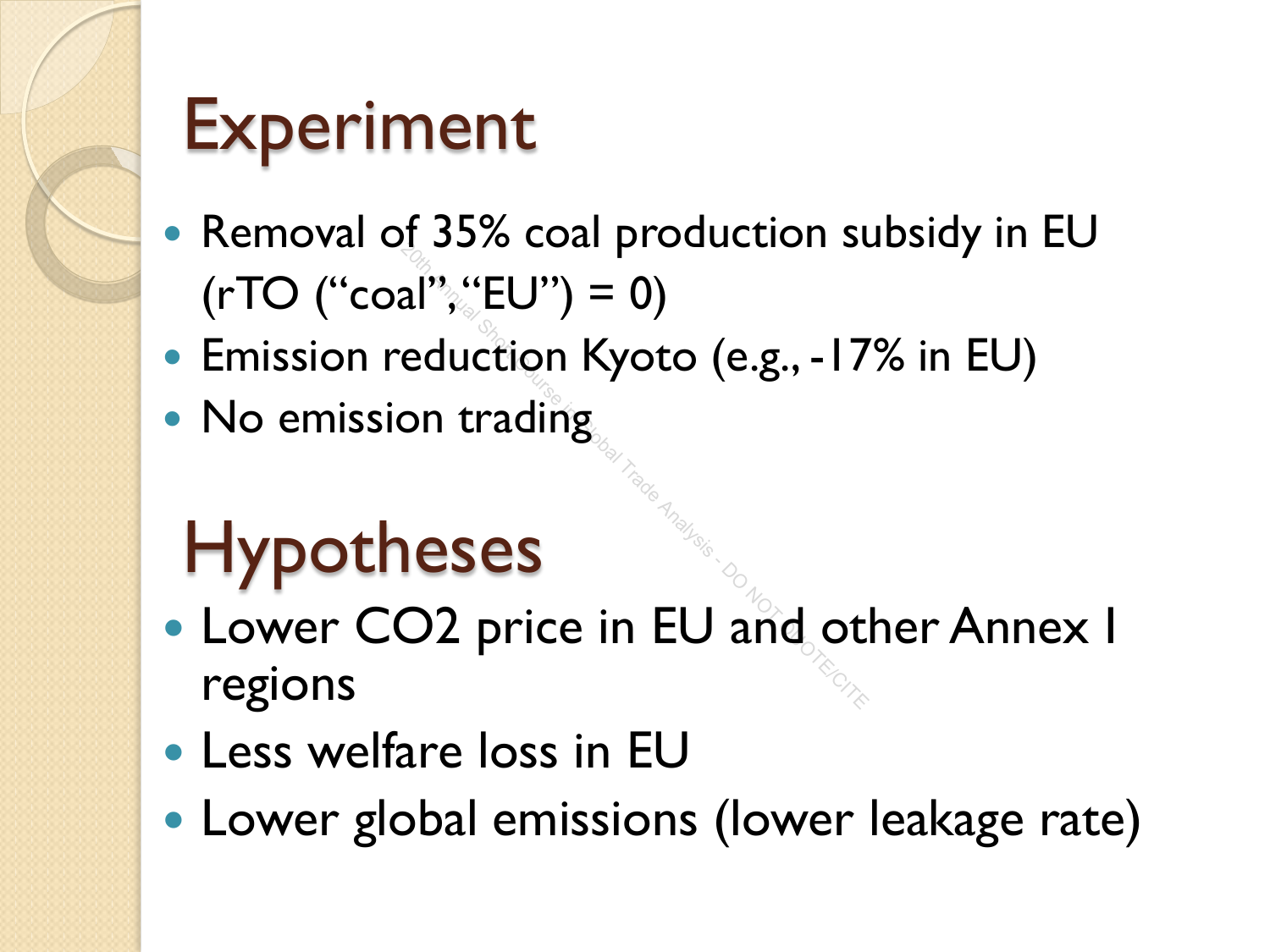## Results – price index effects

|                      | With coal subsidy                                | Without coal subsidy                      |  |  |
|----------------------|--------------------------------------------------|-------------------------------------------|--|--|
| ਨੇ                   | <b>World export price</b><br>index $(\% \Delta)$ | World export price<br>index $(\% \Delta)$ |  |  |
| I Agriculture        | 0.76                                             | 0.75                                      |  |  |
| 2 Coal               | $-1.25$                                          | $-0.03$                                   |  |  |
| 3 Oil                | $-2.79$                                          | $-2.76$                                   |  |  |
| $4$ Gas              | <b>DONG.</b><br>$-0.69$                          | $-0.63$                                   |  |  |
| 5 Oil_pcts           | $-1.43$                                          | $-1.34$                                   |  |  |
| <b>6 Electricity</b> | 7.80                                             | 7.89                                      |  |  |
| 7 En Int ind         | 1.25                                             | 1.25                                      |  |  |
| 8 Oth ind ser        | 0.59                                             | 0.59                                      |  |  |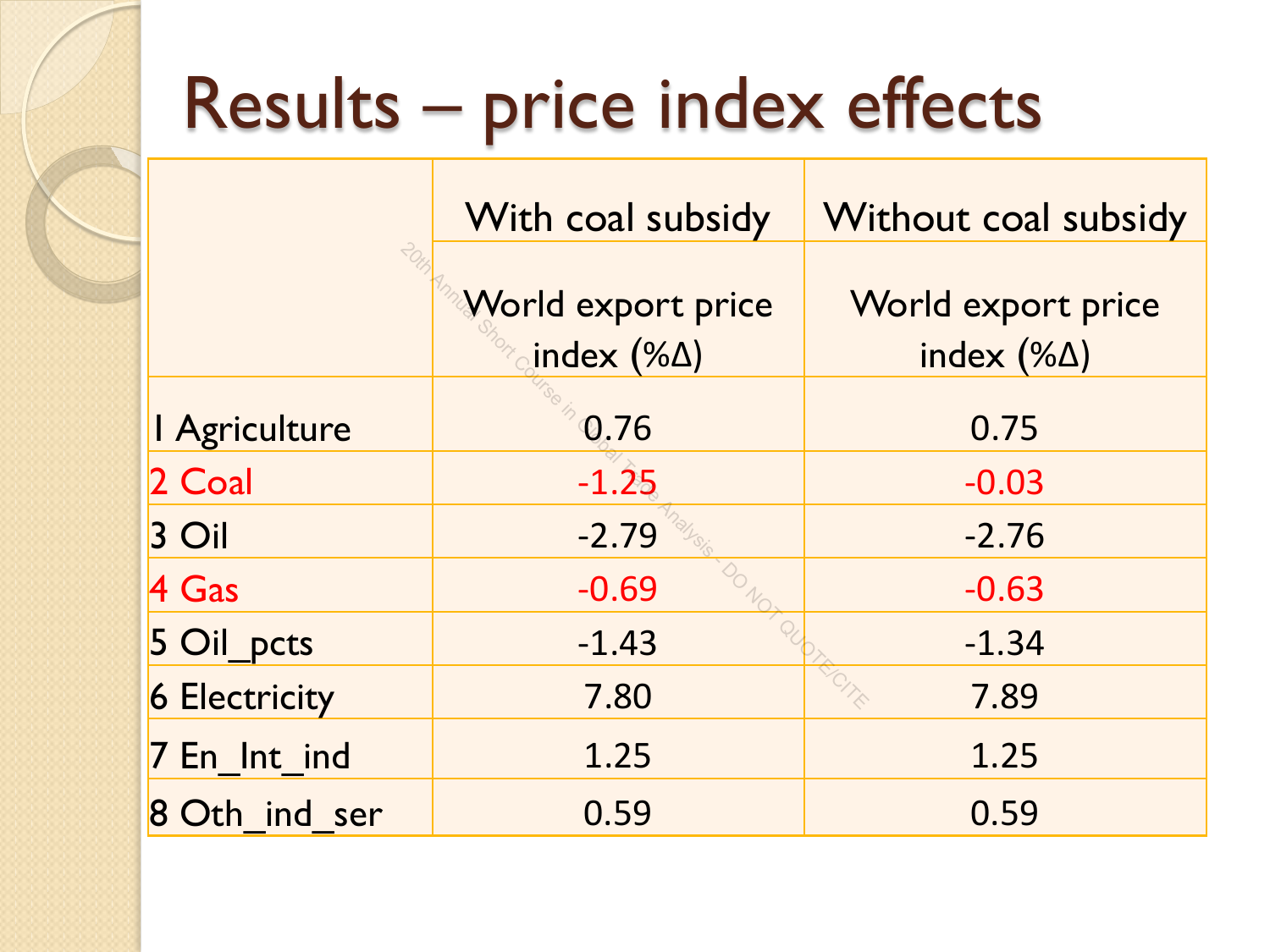# Results – global energy uses

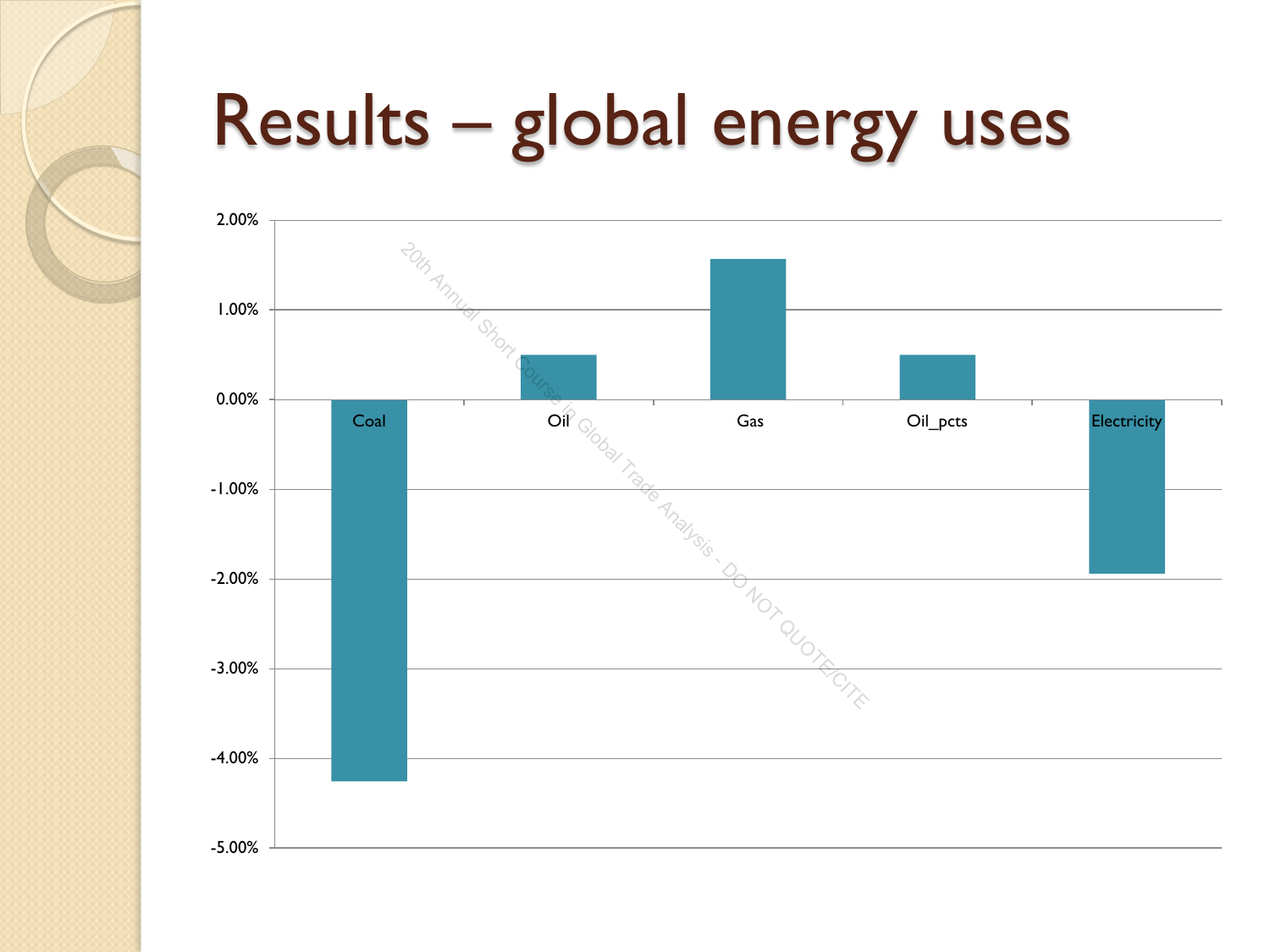#### Results – CO2 changes and prices

|              | No CO2 trade with subsidies |                       | No CO2 trade without |                       |  |  |
|--------------|-----------------------------|-----------------------|----------------------|-----------------------|--|--|
|              |                             |                       | subsidies            |                       |  |  |
|              | <b>CO2</b> emissions        | CO <sub>2</sub> price | <b>CO2</b> emissions | CO <sub>2</sub> price |  |  |
|              | $(\% \Delta)$               | (US\$/tC)             | $(\% \Delta)$        | (US\$/tC)             |  |  |
| I USA        | $-17$                       | 67.7                  | $-17$                | 67.7                  |  |  |
| 2 EU27       | $-17$                       | 90.0                  | $-17$                | 84.I                  |  |  |
| 3 EEFSU      | 1.6                         | Ø                     | 1.5                  | $\bf{0}$              |  |  |
| 4 JPN        | $-30$                       | 248.2                 | $-30$                | 247.9                 |  |  |
| 5 RoAl       | $-40$                       | 276.0                 | $-40$                | 276.I                 |  |  |
| $6$ EE $x$   | 1.60                        | n/a                   | 1.59                 | n/a                   |  |  |
| 7 CHN        | 0.40                        | n/a                   | 0.42                 | n/a                   |  |  |
| <b>8 IND</b> | 0.70                        | n/a                   | 0.68                 | n/a                   |  |  |
| 9 ROW        | 1.50                        | n/a                   | 1.40                 | n/a                   |  |  |
| Leakage      |                             |                       |                      |                       |  |  |
| Rate         | 6.4                         |                       | 4.7                  |                       |  |  |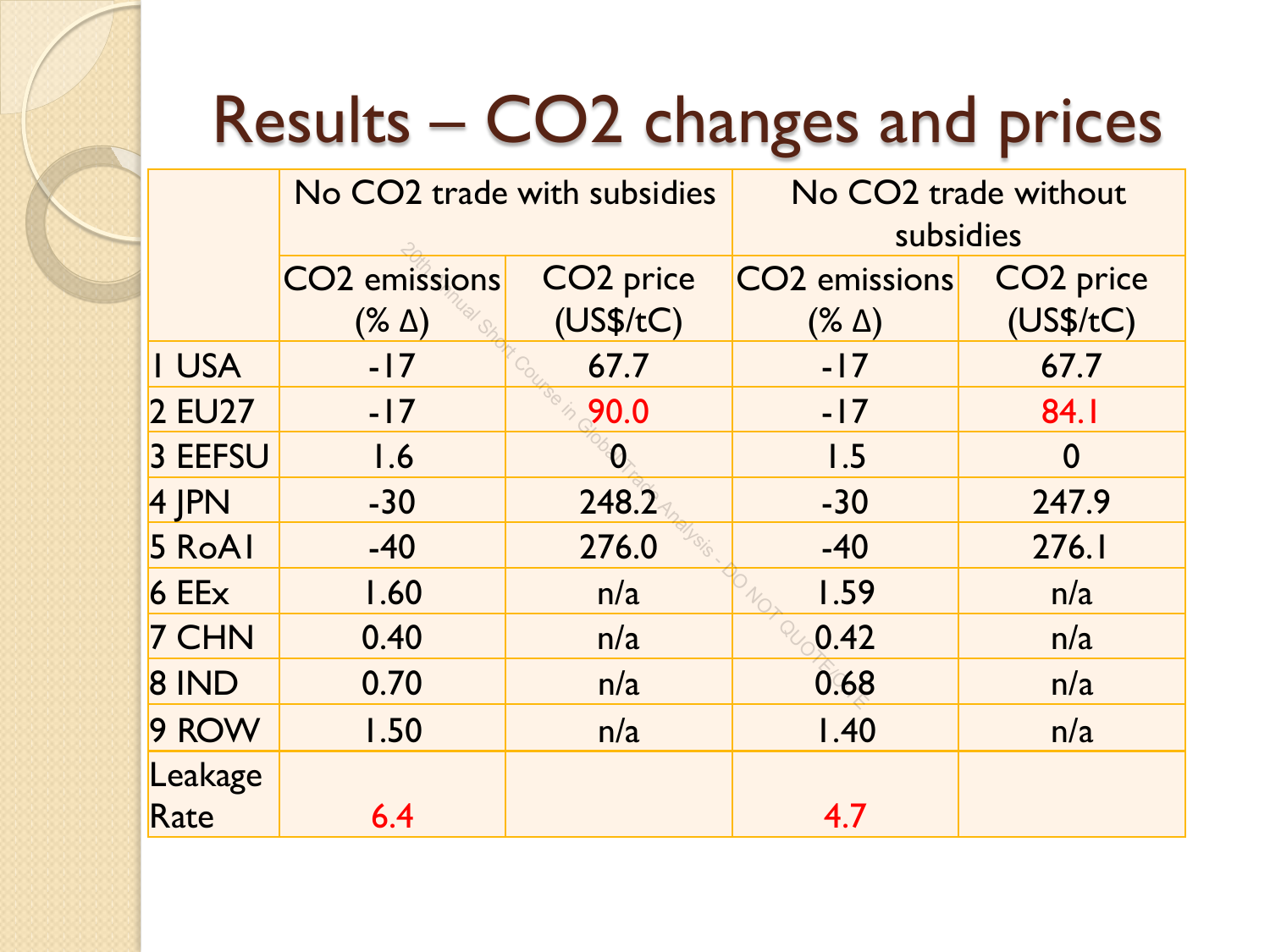# Welfare implication

- No change in sign compared with base scenario rio<br>2010<br>2010<br>2010 changes in magnitude<br>10th Annual Short Compared to<br>2011 Compared to Not Compared<br>10th Compared to Not Compared to Not Compared<br>2014
- Only changes in magnitude
- Welfare enhancing for the EU (+ 5%)
	- ToT- effect: -7% compared to baseline
	- Alloc. Effic. : +5% compared to baseline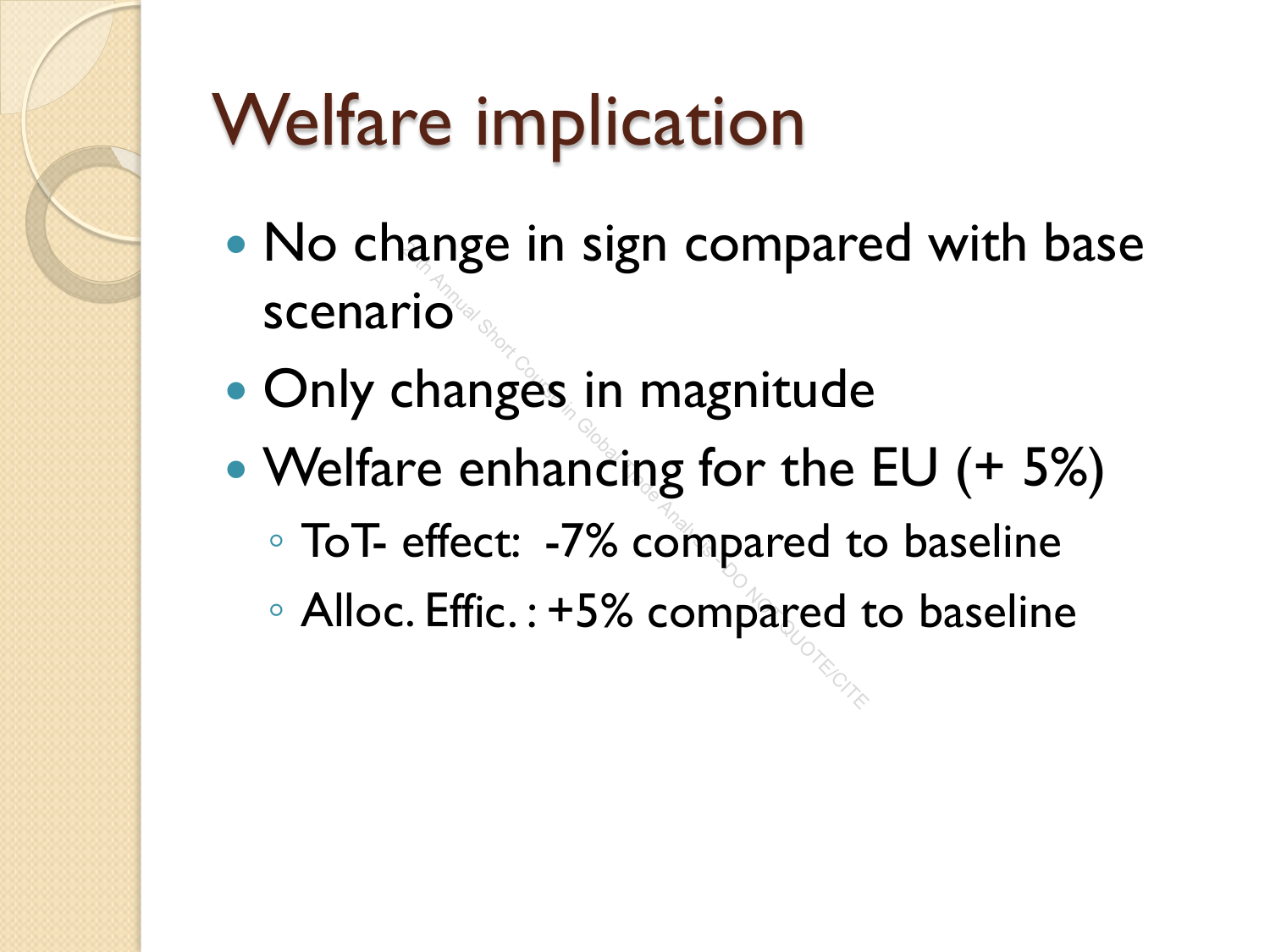#### **Conclusions**

- Abolishment of coal subsidies:
	- Reduces effort needed to reach Kyoto targets
	- Reduces GHG emissions non Annex I countries Einnent or coal subsic<br>less effort needed to reades<br>less GHG emissions not<br>tries<br>bositive welfare impacts<br>chesis are supported
	- Has positive welfare impacts in EU
- Hypothesis are supported